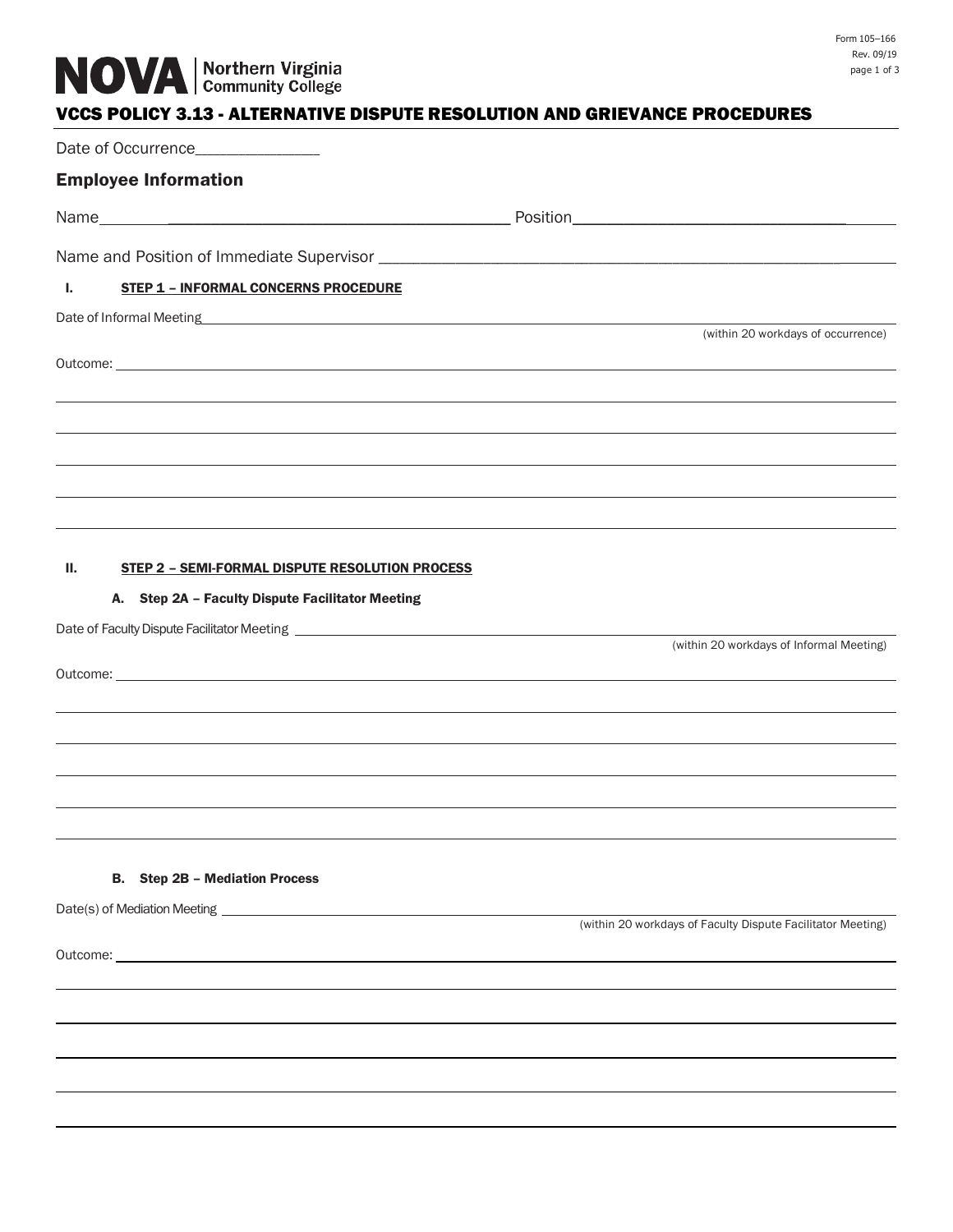

## III. STEP 3 - FORMAL GRIEVANCE PROCESS

Only matters related to performance reviews, multi-year appointments, promotion, disciplinary suspension, non-reappointment, dismissal, and academic freedom are subject to the Formal Grievance Process.

## Note: Except in cases of termination, in order to be eligible for the Formal Grievance Process, employees must have completed Step 1 and Step 2 above.

### A. First Step – Written Grievance

Date filed \_\_\_\_\_\_\_\_\_\_\_\_\_\_\_\_\_\_\_\_\_\_\_\_\_\_\_\_\_\_\_

(within 20 business days following conclusion of Mediation meeting)

#### The outcome of the informal and semi-formal Alternative Dispute Resolution must be provided in Steps I and II above.

Explanation for the basis of the grievance \_

Statement of remedy being requested

First Step Response (within 30 calendar days of receipt of formal grievance)

| Date of First Step Response  |
|------------------------------|
| Executive Name and Signature |
| <b>Executive Title</b>       |

cc: NOVA Human Resources

\* If the Provost/VP is immediate supervisor, the process moves to Second Step of the Formal Grievance Procedure after the Informal process.

\*\* If the president is the immediate supervisor, the matter is forwarded to the Chancellor's office by NOVA Human Resources.

 Grievant: Check this box if you wish to advance your grievance to Second Step of the Formal Grievance Procedure. If so, please send written appeal to the President within 10 business days of receipt of Executive ruling.

Grievant's signature

cc: NOVA Human Resources (to be placed in separate file)

## B. Second Step – Appeal Process

Date forwarded

(within 10 business days of receipt of First Step ruling)

 $\Box$  Grievant: Check this box if you wish your appeal to be heard by the President.

 $\Box$  Grievant: Check this box if you wish to have an ad hoc Grievance Panel appointed to hear your case.